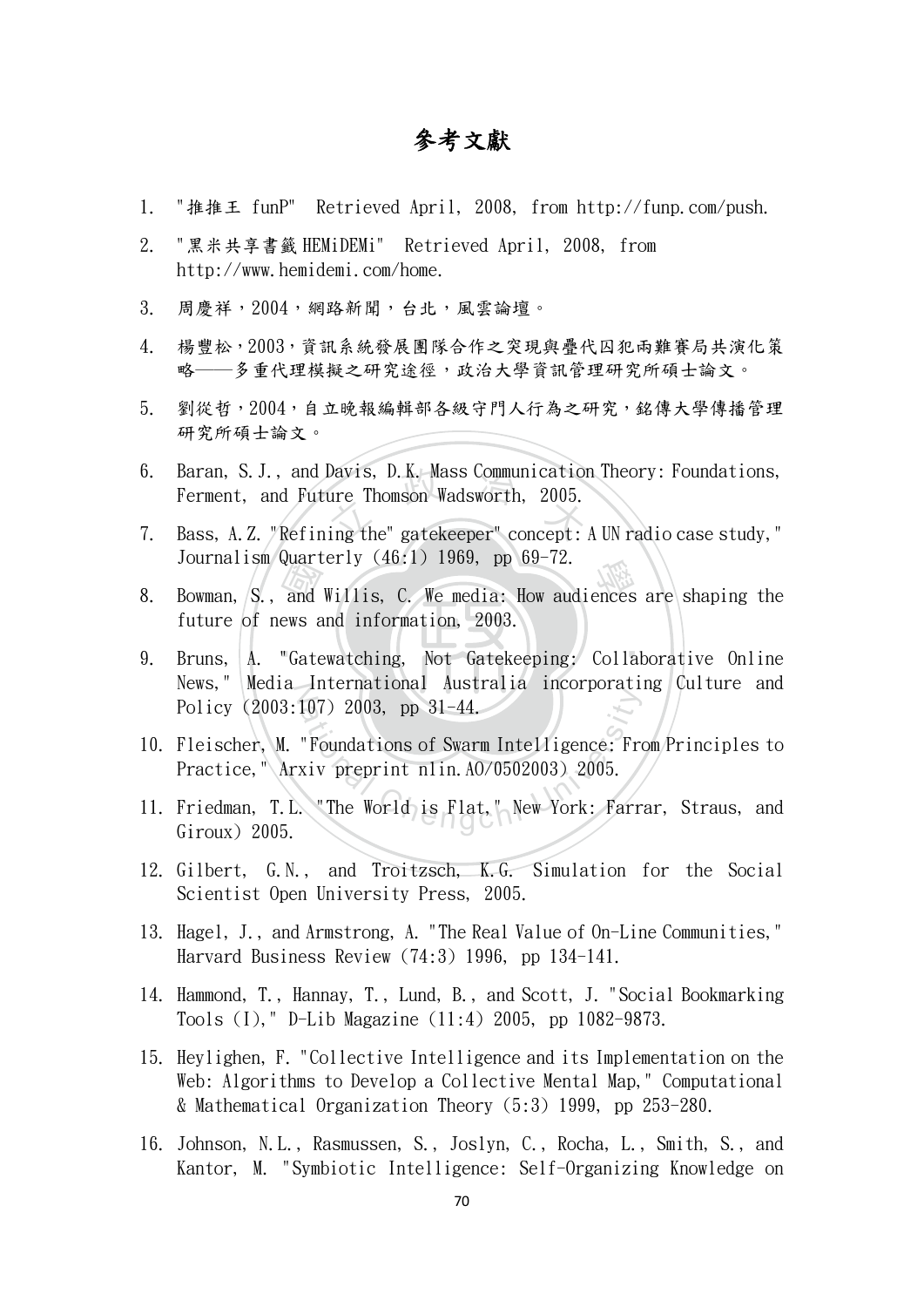Distributed Networks Driven by Human Interaction," Proceedings of the 6th International Conference on Artificial Life, The MIT Press, Cambridge, MA, 1998, pp. 403-407.

- 17. Katz, M.L., and Shapiro, C. "Network Externalities, Competition, and Compatibility," American Economic Review (75:3) 1985, pp 424-440.
- 18. Klaisubun, P., Kajondecha, P., and Ishikawa, T. "Behavior Patterns of Information Discovery in Social Bookmarking Service," Proceedings of the IEEE/WIC/ACM International Conference on Web Intelligence) 2007, pp 784-787.
- 19. Lasica, J.D. "What is Participatory Journalism," Online Journalism Review (7) 2003, pp 1991-2003.
- 20. Lerman, K. "Dynamics of collaborative document rating systems," Proceedings of the 9th WebKDD and 1st SNA-KDD 2007 workshop on Web mining and social network analysis) 2007, pp 46-55.
- 21. Lerman, K. "Social Information Processing in News Aggregation," IEEE INTERNET COMPUTING) 2007, pp 16-28.
- 22. Lund, B., Hammond, T., Flack, M., and Hannay, T. "Social Bookmarking Tools (II)," D-Lib Magazine (11:4) 2005, pp 1082-9873.
- 23. Macal, C.M., and North, M.J. "Tutorial on agent-based modeling and simulation," Winter Simulation Conference, 2005 Proceedings of the) 2005, pp 2-15.
- 24. Menchen, E., and Student, G. "Feedback, Motivation and Collectivity in a Social Bookmarking System," Kairosnews Computers and Writing Online Conference) 2005.
- 25. Nichols, D.M. "Implicit Rating and Filtering," Proceedings of 5th DELOS Workshop on Filtering and Collaborative Filtering) 1997, pp 31-36.
- 26. North, M.J., Collier, N.T., and Vos, J.R. "Experiences Creating Three Implementations of the Repast Agent Modeling Toolkit," ACM Transactions on Modeling and Computer Simulation (16:1) 2006, pp 1-25.
- 27. O'Reilly, T. "What is Web 2.0," Design Patterns and Business Models for the Next Generation of Software (30) 2005, p 2005.
- 28. Railsback, S.F., Lytinen, S.L., and Jackson, S.K. "Agent-based Simulation Platforms: Review and Development Recommendations," SIMULATION (82:9) 2006, p 609.
- 29. Rayport, J.F., and Sviokla, J.J. "Managing in the Marketspace,"